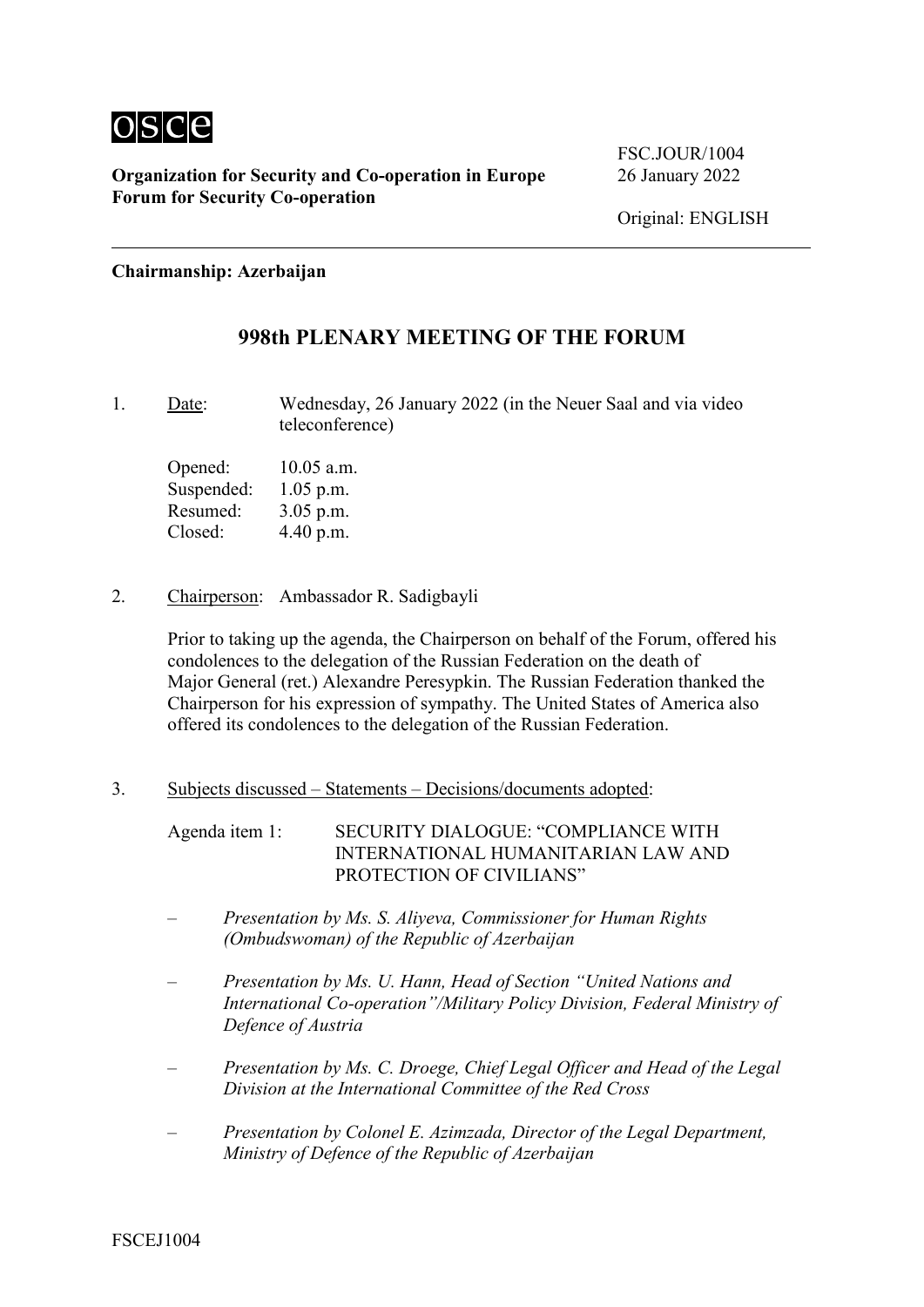Chairperson, Ms. S. Aliyeva (FSC.DEL/29/22 OSCE+), Ms. U. Hann (FSC.DEL/32/22 OSCE+), Ms. C. Droege (FSC.DEL/31/22 OSCE+), Colonel E. Azimzada (FSC.DEL/27/22 OSCE+), France‑European Union (with the candidate countries Albania, Montenegro, North Macedonia and Serbia; the country of the Stabilisation and Association Process and potential candidate country Bosnia and Herzegovina; the European Free Trade Association countries Iceland, Liechtenstein and Norway, members of the European Economic Area; as well as Andorra, Georgia, Moldova, San Marino and Ukraine, in alignment) (FSC.DEL/23/22), United States of America (FSC.DEL/18/22/Rev.1), Switzerland (FSC.DEL/21/22 OSCE+), United Kingdom, Canada, Turkey (FSC.DEL/22/22 OSCE+), Georgia, Ukraine (FSC.DEL/16/22), Russian Federation (Annex 1), Armenia (Annex 2), Azerbaijan (FSC.DEL/28/22 OSCE+)

Agenda item 2: GENERAL STATEMENTS

*Situation in and around Ukraine*: Ukraine (FSC.DEL/17/22), France‑European Union (with the candidate countries Albania, Montenegro and North Macedonia; the European Free Trade Association countries Iceland, Liechtenstein and Norway, members of the European Economic Area; as well as Andorra, Georgia, Moldova and Ukraine, in alignment) (FSC.DEL/24/22/Rev.1), United States of America (FSC.DEL/14/22 OSCE+), United Kingdom, Canada

Agenda item 3: ANY OTHER BUSINESS

- (a) *Briefing on the joint military exercise "Union Resolve 2022", to be conducted from 10 to 20 February 2022*: Belarus (FSC.DEL/20/22 OSCE+), Russian Federation (Annex 3), United States of America, Lithuania, France
- (b) *Military exercise "Cold Response 2022", to be conducted from 14 March to 1 April 2022*: Norway (FSC.DEL/19/22 Restr.)
- (c) *FSC side event on "Humanitarian Mine Action: challenges, innovative solutions and international assistance", to be held on 2 February 2022*: Chairperson, FSC Co-ordinator for Assistance Projects on Small Arms and Light Weapons and Stockpiles of Conventional Ammunition (Austria)
- (d) *Posting of a consolidated reference compendium of FSC mandates and best practice guides on the OSCE Delegates' Website*: Representative of the Conflict Prevention Centre
- (e) *Briefing on the meeting of the OSCE Communications Group held on 16 December 2021*: Representative of the OSCE Conflict Prevention Centre
- (f) *Provision by the United Kingdom of a new security assistance package to Ukraine*: United Kingdom
- (g) *Information on the Latvia-led Vienna Document inspection in the Russian Federation*: Latvia, Russian Federation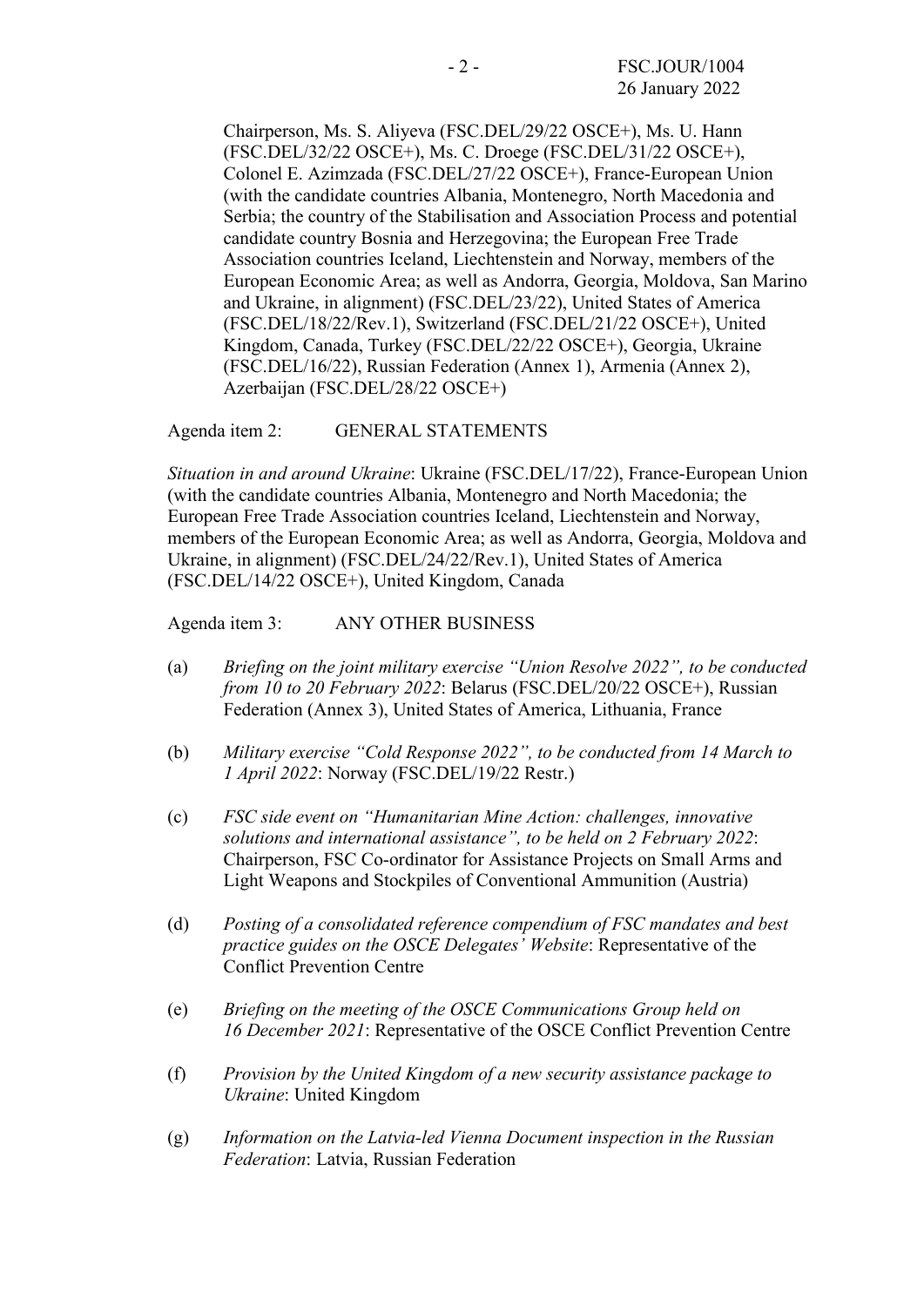- (h) *Announcing and Reminding Mechanism pursuant to FSC Decision No. 10/02*: Chairperson
- (i) *Matters of protocol*: Belarus, Chairperson, Sweden

### 4. Next meeting:

Wednesday, 2 February 2022, at 10 a.m., in the Neuer Saal and via video teleconference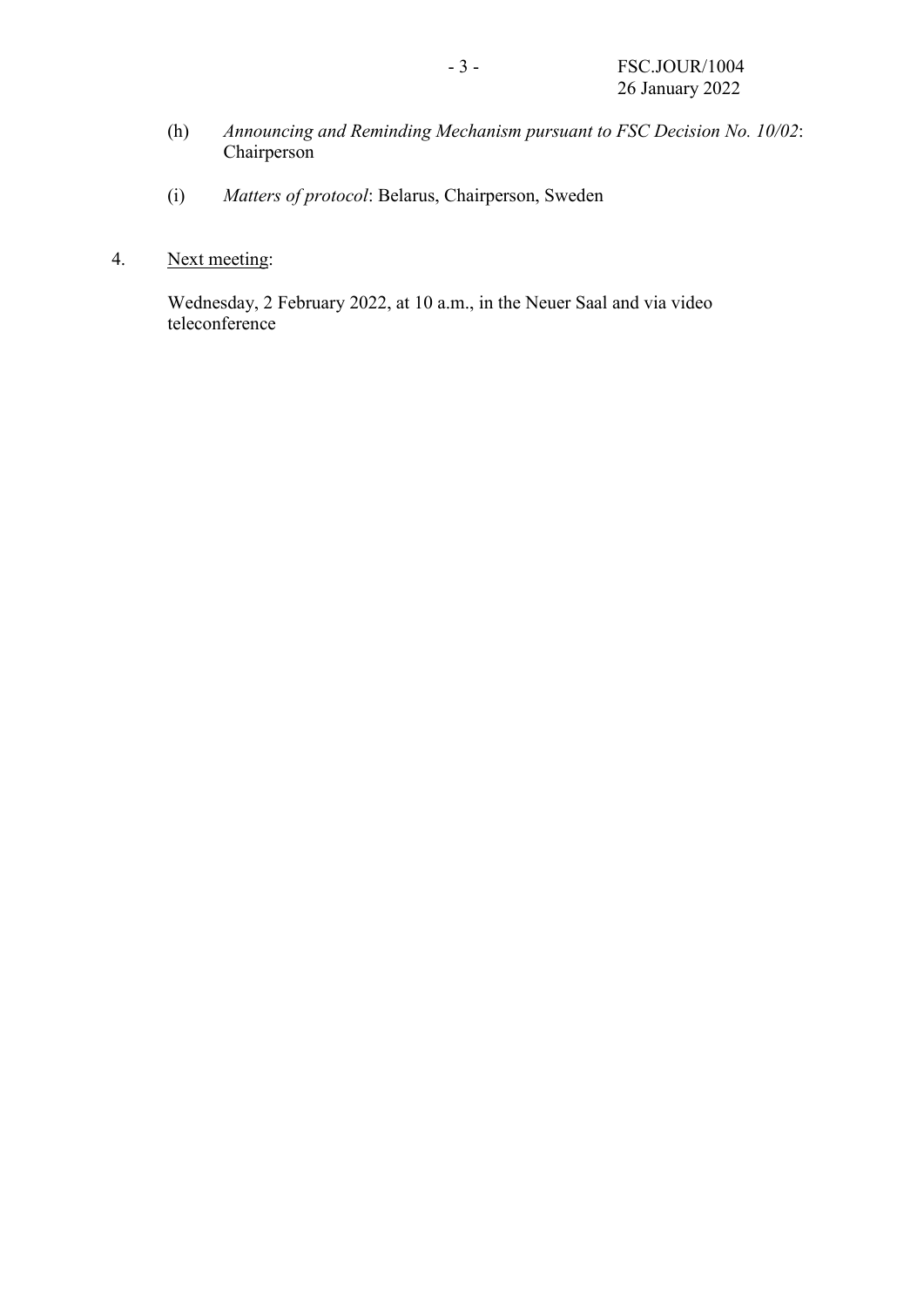

FSC.JOUR/1004

ENGLISH Original: RUSSIAN

**998th Plenary Meeting** FSC Journal No. 1004, Agenda item 1

### **STATEMENT BY THE DELEGATION OF THE RUSSIAN FEDERATION**

Mr. Chairperson,

We are grateful to the Azerbaijani Chairmanship for having chosen the topic of compliance with international humanitarian law for the Security Dialogue. We thank the distinguished keynote speakers – Ms. Sabina Aliyeva, Commissioner for Human Rights of Azerbaijan, Ms. Ursula Hann, Head of the United Nations and International Co-operation Section of the Federal Ministry of Defence of Austria, Ms. Cordula Droege, Head of the Legal Division of the International Committee of the Red Cross, and Colonel Emin Azimzada, Director of the Legal Department of the Ministry of Defence of Azerbaijan – for their informative presentations.

The Russian Federation has consistently acted as a responsible partner in preventing and responding to humanitarian crises. Our country was one of the pioneers of international humanitarian law: on the initiative of Emperor Nicholas II, the two Hague conferences were held in 1898 and 1907, laying the foundations for the development not only of this branch of the law being discussed today, but also of international humanitarian and peacekeeping institutions.

As one of the hardest-hit countries, confronted during the Second World War with the terrible phenomenon of a war of annihilation and with the *de facto* genocide of its population, Russia has consistently advocated absolute compliance with international humanitarian law.

We share the concern at the unprecedented increase in the number and scale of emergencies and humanitarian crises around the world. According to the Global Humanitarian Overview, in 2022, the total number of people in need of emergency humanitarian assistance in the world has increased to 274 million and humanitarian requirements to 41 billion US dollars. Unfortunately, the COVID-19 pandemic is exacerbating an already difficult global humanitarian situation. Only by working together can we rectify this.

We welcome the fact that today's discussion is in line with the Code of Conduct on Politico-Military Aspects of Security. More than a quarter of a century after its adoption, its goals and principles remain relevant. The Russian Federation is continuing to implement the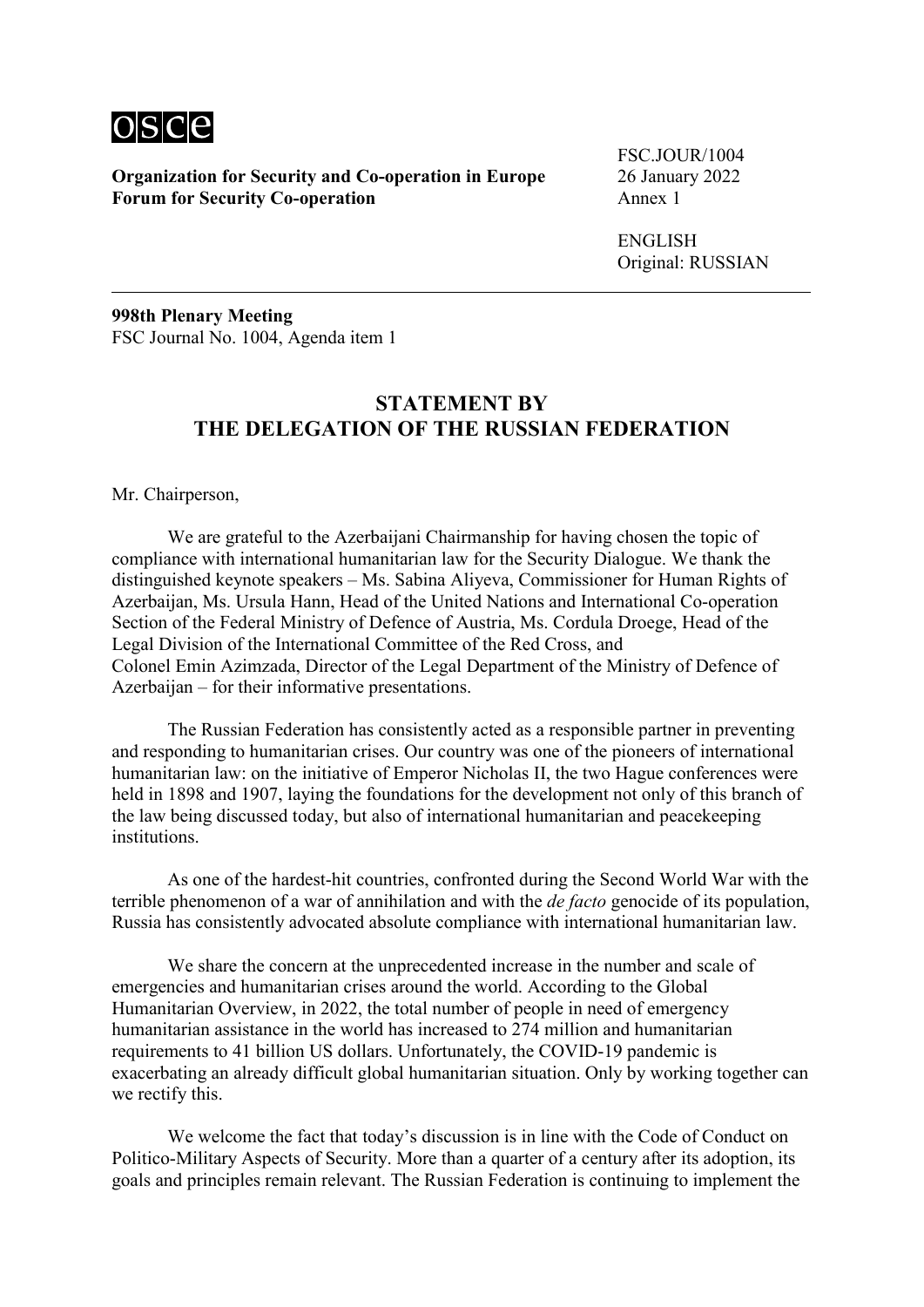Code of Conduct, not least in the humanitarian sphere. In accordance with Order No. 170 of 2005 of the Russian Minister of Defence, sessions with all categories of Russian military personnel to explain to them the norms of international humanitarian law relating to the use of military personnel in armed conflicts are scheduled to be held as part of the military personnel training programmes concerned with aspects of society and government. Russian legislation takes into account the provisions of international humanitarian law when establishing responsibility for serious violations of this law.

#### Mr. Chairperson,

Humanity, including on the battlefield, is a hallmark of civilized behaviour by States. In that context, we remain seriously concerned about the large number of civilian casualties in the Donetsk and Luhansk regions as a result of the use by Ukrainian law enforcement and security agencies of weapons that have an indiscriminate effect and cause excessive harm. The use of heavy weapons, multiple-launch rocket systems, ballistic missiles, incendiary weapons and cluster munitions in the shelling of towns can be seen as flouting the fundamental norms of international humanitarian law and as a gross violation of the 1949 Geneva Conventions and the 1981 Inhumane Weapons Convention and their Protocols.

The regular instances of human rights violations and cases of abuse and torture, and sexual and other forms of violence committed by Ukrainian security forces are cause for outrage and disgust. Note that the majority of the victims mentioned here by the representative of Ukraine were civilians from Donbas. It is also puzzling how the representatives of certain delegations who loudly proclaim their full commitment to international humanitarian law and accuse Russia of all manner of "mortal sins" can calmly accept the lawlessness of the Ukrainian authorities and security forces against civilians in the Donetsk People's Republic and Luhansk People's Republic. Is this really compatible with the notion of so-called Western values? What more is there to talk about with you, colleagues? There are lies and cynicism in everything you say.

We urge the Ukrainian Government and its foreign sponsors to face the facts, take immediate de-escalation measures in dialogue with the authorities in Donetsk and Luhansk, put an end to the social and economic blockade of Donbas and return to the framework of the Minsk agreements, including on humanitarian issues. As a guarantor of the Minsk agreements, Russia is ready to facilitate these processes. I am convinced that they will soon be implemented in full.

#### Mr. Chairperson,

We note with satisfaction that the provisions of the statements by the leaders of Azerbaijan, Armenia and Russia on 9 November 2020 and 11 January and 26 November 2021 are being implemented consistently. The Russian peacekeeping contingent is effectively ensuring the ceasefire in its area of responsibility. Our peacekeepers are involved in the provision of humanitarian assistance (a total of 1,581 tonnes of humanitarian cargo and 800 tonnes of building materials have been delivered to Nagorno‑Karabakh by the Russian Ministry for Civil Defence, Emergencies and Disaster Relief) and in the reconstruction of infrastructure (around 4,280 facilities). Some 53,000 refugees have returned to their homes. As part of the humanitarian demining measures, 1,937 buildings have been inspected, some 3,100 hectares of land and 683 km of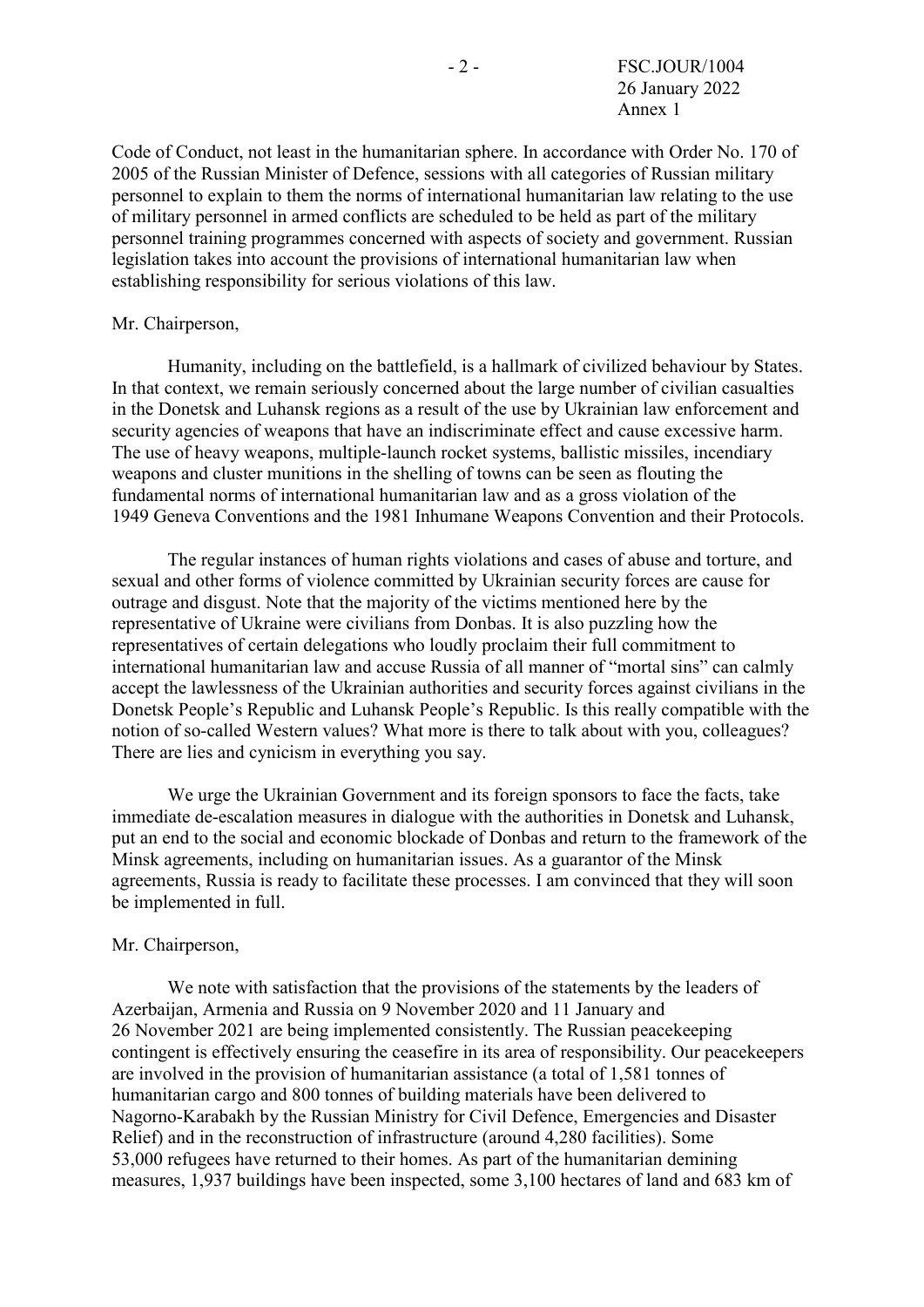roads cleared of explosive hazards, and 47,150 mines and unexploded ordnance detected. This important all-round assistance in the region will be continued.

### Mr. Chairperson,

Russia is prepared to do more to strengthen and develop international humanitarian law, not least in the OSCE area. In that context, we note the importance of the draft documents on ensuring legal security guarantees forwarded by us to the United States of America and NATO. They reflect specific proposals not only for reducing military tensions in Europe but also for preventing incidents at sea and in the air, which is directly linked to humanitarian issues: the price of a mistake by the pilot of an aircraft or the captain of a ship could be a human life. We hope that our partners will finally move from words to deeds, take the draft documents seriously and provide answers in writing as soon as possible.

Thank you, Mr. Chairperson. I request that this statement be attached to the journal of the day.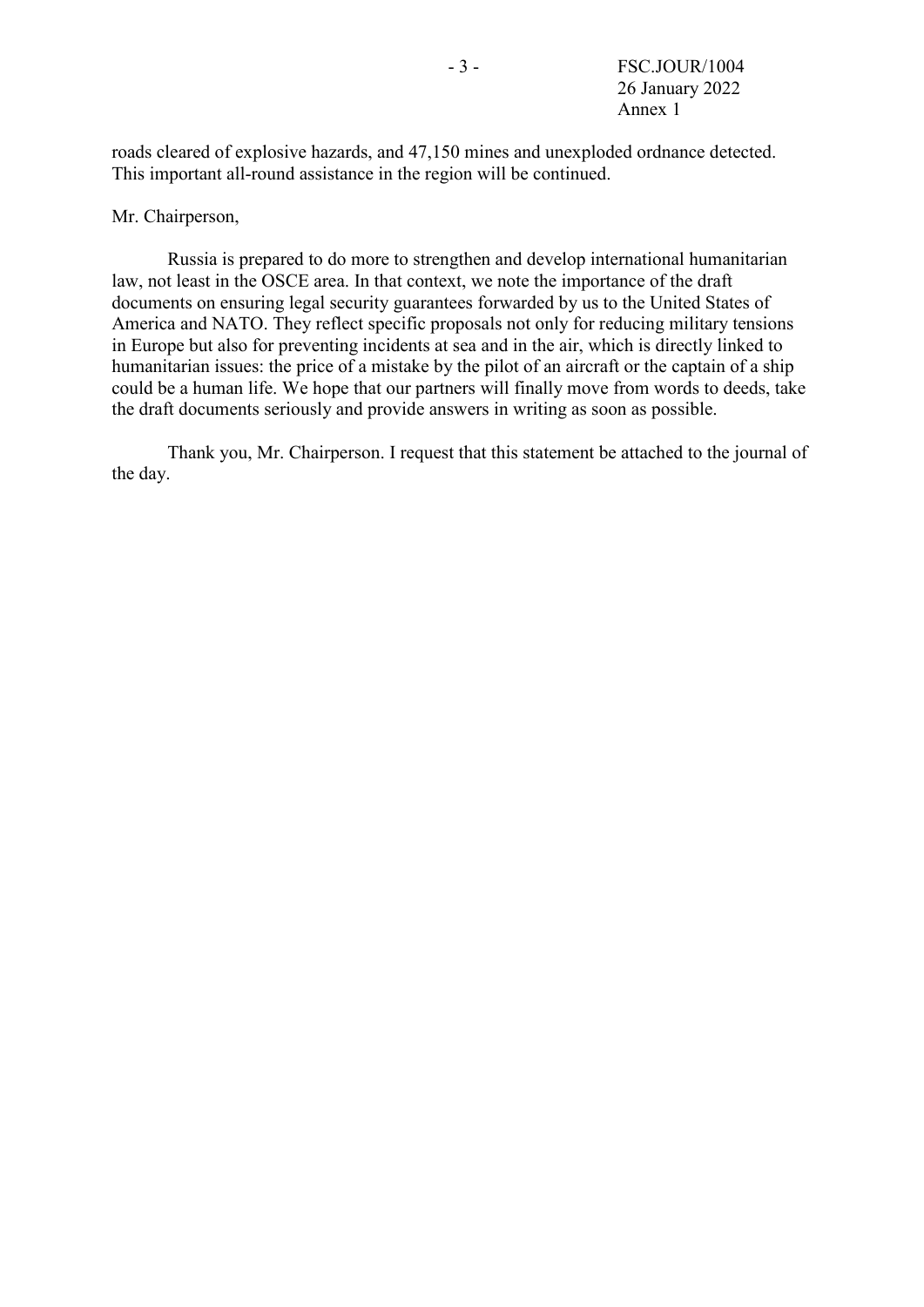

FSC.JOUR/1004

Original: ENGLISH

**998th Plenary Meeting** FSC Journal No. 1004, Agenda item 1

# **STATEMENT BY THE DELEGATION OF ARMENIA**

Dear colleagues,

Firstly, as my delegation mentioned in its statement last week, we have no illusions about the current Forum for Security Co-operation (FSC) Chairmanship. However, even my delegation could not imagine the level of impudence and hypocrisy of those who drafted the agenda of this Forum and currently lead it. Unfortunately, for decades, antagonism, confrontation with and hatred against Armenia and anything related to Armenians have served as a source of inspiration and a role model in the process of shaping the Azerbaijani nationhood and consciousness. And outright plagiarism was one of the ways to achieve this goal. The Azerbaijani Chairmanship in the FSC, which simply copied some of the topics of the Armenian FSC Chairmanship and even invited some of the same speakers, is no exception. Selection or rather copying of international humanitarian law as one of the topics for the Security Dialogue in the light of the numerous war crimes and flagrant violations of international humanitarian law committed by Azerbaijan before, during and after the war of aggression against Artsakh in 2020 is particularly cynical.

Secondly, my delegation sees no merit in commenting on the statements and allegations of the Azerbaijani speakers, especially those of the so-called human rights defender who is in fact a defender of the authoritarian regime and State propaganda of Azerbaijan. Human rights defenders are persons who act to promote and protect human rights and not to justify their violations. It is doubly ridiculous to hear such allegations coming from Azerbaijan, a country which is notorious for endemic restrictions on human rights and fundamental freedoms.

Finally, I would like to make a short quotation from the statement of one participating State, and I quote "Panellists of Security Dialogue are supposed to contribute with their knowledge and expertise to the work of our Forum, so that all participating States can make best use of these in order to engage in constructive dialogue and discussions. Yet, in the presentation of the current panellist thus far we once again encounter … obsolete conflict narrative, baseless accusations and aggressive rhetoric … based on distortion of facts and torn out of the reality on the ground. The FSC Chair should assume neutral and impartial attitude, while panellists invited by the Chair to contribute to our deliberations should focus on the topic… instead of … infusing to the FSC the spirit of confrontation." This is a quotation from the point of order of the delegation of Azerbaijan delivered on 28 April 2021 at the Security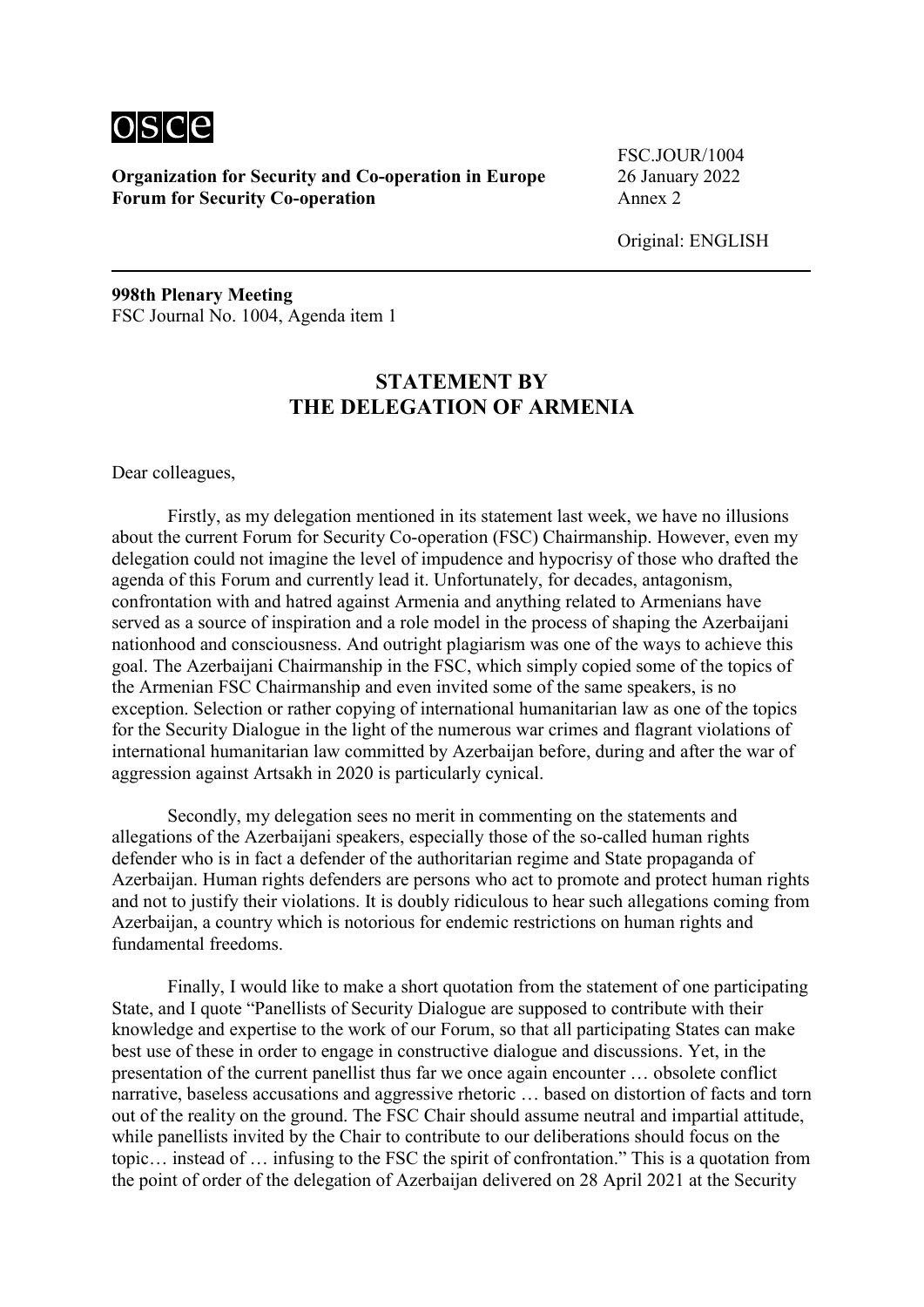- 2 - FSC.JOUR/1004 26 January 2022 Annex 2

Dialogue "Compliance with International Humanitarian Law" organized by the Armenian FSC Chairmanship. Indeed, hypocrisy is an integral feature of the State policy of Azerbaijan, manifested also in the clear discrepancy between its words and deeds. This is yet another indication that the current chairmanship is a serious challenge for the FSC and for the credibility of the OSCE.

I request that this statement be attached to the journal of the day.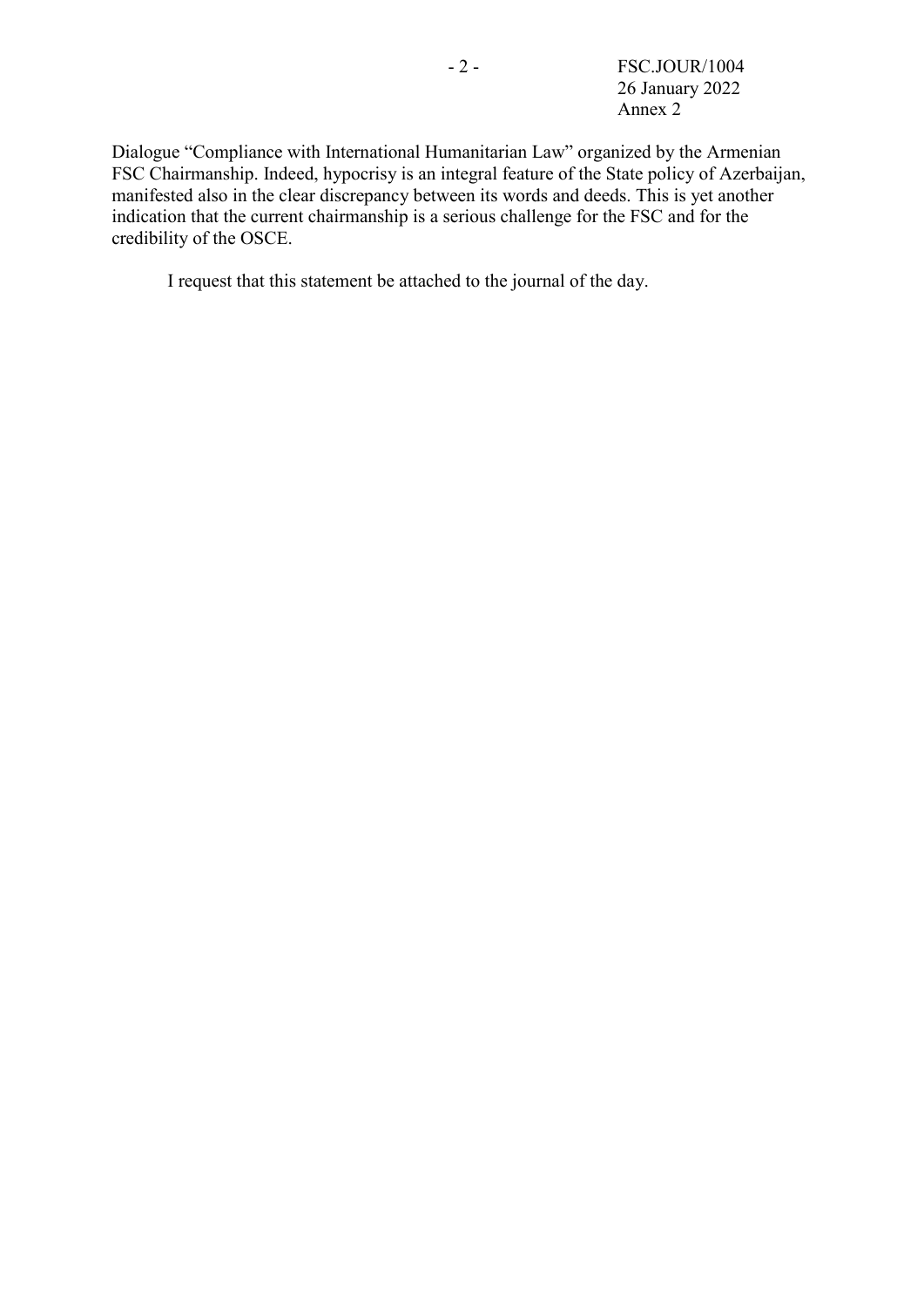

FSC.JOUR/1004

ENGLISH Original: RUSSIAN

**998th Plenary Meeting** FSC Journal No. 1004, Agenda item 3(a)

# **STATEMENT BY THE DELEGATION OF THE RUSSIAN FEDERATION**

Mr. Chairperson,

I should like to like to inform the esteemed delegations at the Forum for Security Co‑operation (FSC) about the inspection of the response forces of the Union State of the Republic of Belarus and the Russian Federation.

On 18 January of this year, Deputy Minister of Defence of the Russian Federation, Colonel General Alexander Fomin, in keeping with the principle of voluntary transparency, conducted a briefing for foreign military attachés, at which he clearly stated (I quote): "The number of participants in the exercise and the number of major weapon systems covered by the Vienna Document 2011 do not exceed the threshold subject to notification defined in it" (end of quote).

The Presidents of the Russian Federation and Republic of Belarus already agreed on the holding of this exercise in December of last year, as has been reported in the media on numerous occasions.

The purpose of the snap inspection of the troops is to assess their readiness to ensure military security, and to practise various joint operation scenarios to neutralize threats and stabilize the situation on the borders of the Union State.

Colonel General Fomin mentioned that various scenarios for the use of the Regional Force Grouping are practised on a regular basis. For example, the Grouping's high level of combat readiness was confirmed in the "Zapad-2021" exercise conducted last year.

He also stated that a situation may arise in which the forces and hardware of the Regional Grouping would not be sufficient to guarantee the security of the Union State, and we should be prepared to strengthen it. In that regard, some of the command and control bodies and subunits of the Eastern Military District that are taking part in the snap inspection being conducted in the Russian armed forces in January of this year are coming from the Russian Federation for the forthcoming inspection activities on the territory of the Republic of Belarus.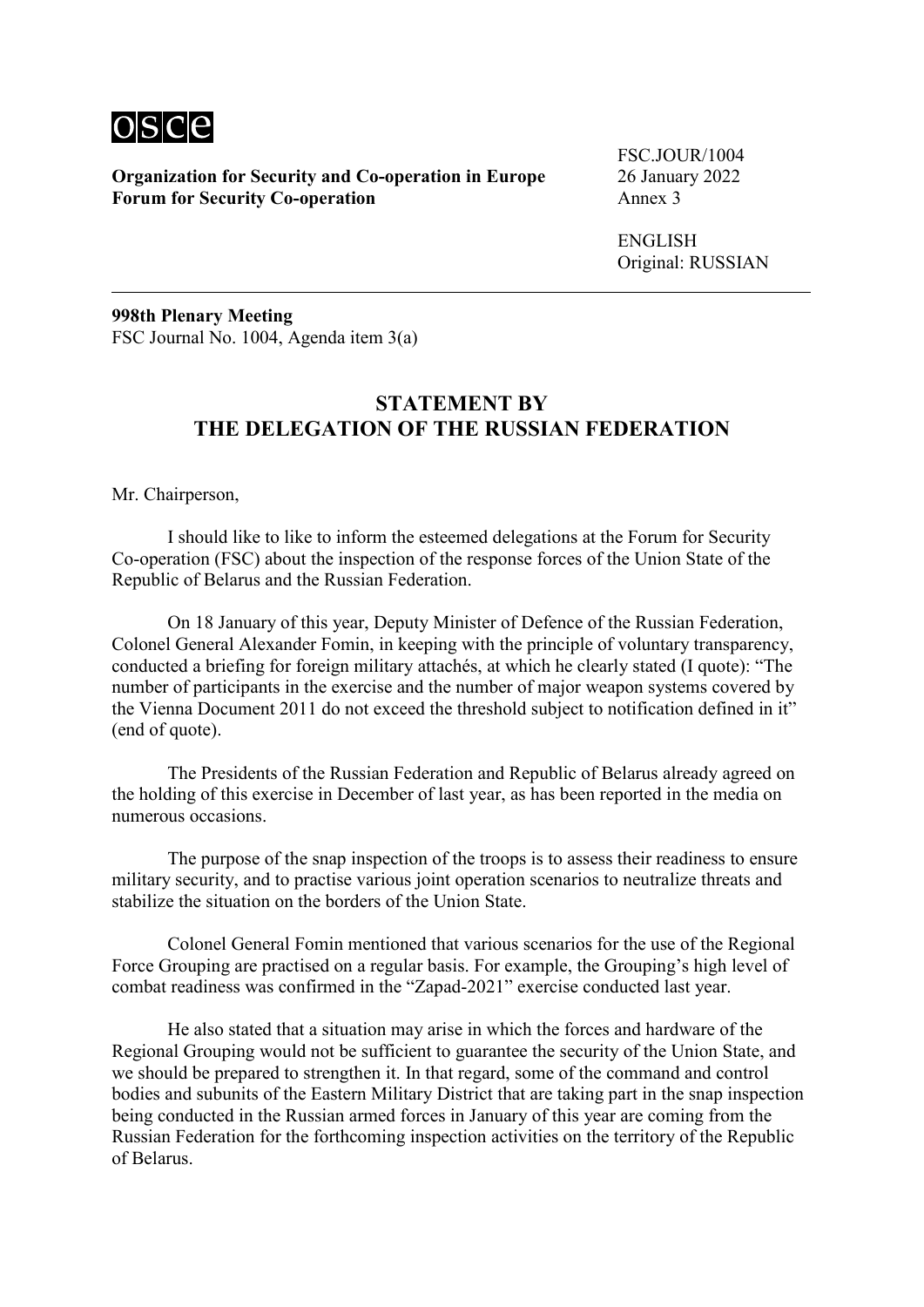As part of the inspection of the Union State's response forces, the training of troops and forces is planned not only for operations within their areas of responsibility, but also to deal with unexpected tasks that might arise in order to localize crisis situations in any threatened areas.

In addition, during the redeployment of the Russian unit to the territory of the Republic of Belarus, an assessment will be made of the transport infrastructure capabilities for ensuring the transportation of troops (forces).

In accordance with the plan, the inspection will take place in two stages.

The first stage until 9 February will consist of:

- Redeployment and creation of force groupings within a short period of time in threatened areas;
- Protection and defence of important State and military facilities;
- Protection of the airspace over the State border of the Union State, including as part of the Belarus‑Russia joint regional air defence system;
- Verification of the readiness and capabilities of the air defence combat alert forces, including the joint air defence combat training centre, to fulfil their tasks in protecting important facilities on the territory of the Republic of Belarus.

Twelve Su-35 fighter jets, two battalions of S-400 surface-to-air missile systems and a Pantsir-S surface-to-air missile and gun battalion will also be redeployed to Belarusian territory as part of the inspection of the Union State's joint air defence system.

In addition, during this stage, verification exercises in weapons practice and other training matters will be conducted with subunits and military units of the Eastern Military District and the armed forces of the Republic of Belarus involved in the inspection. As part of unit cohesion, tactical exercises will be carried out at various training ranges to practise defence against illegal armed formations and engaging in combat with them.

The joint "Union Resolve-2022" exercise will be conducted during the second stage of the inspection from 10 to 20 February. The purpose of the exercise will be to practise the tasks of suppressing and repelling external aggression during a defensive operation, countering terrorism and protecting the interests of the Union State.

During the exercise, troops will practise measures for strengthening the protection of the State border so as to prevent its penetration by armed militant groups, blocking the channels for the supply of weapons and ammunition, and locating, disabling and destroying illegal armed formations and enemy sabotage and reconnaissance groups.

Practical operations by troops (forces) will take place at the Domanovsky, Gozhsky, Obuz‑Lesnovsky, Brestsky and Osipovichsky training ranges, and in certain areas of terrain